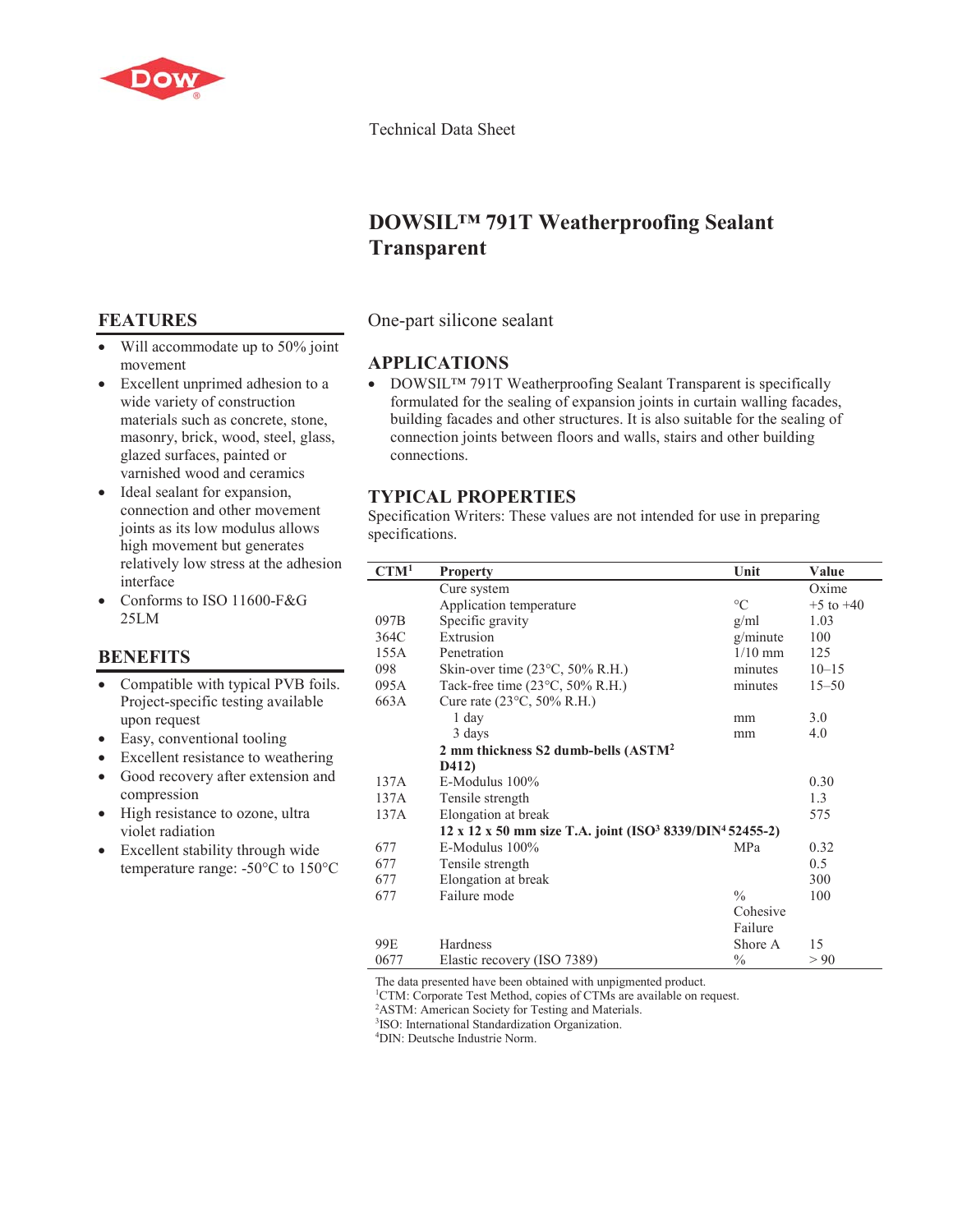### **DESCRIPTION**

DOWSIL 791T Weatherproofing Sealant is a premium, one-part, easy to use, neutral curing transparent silicone sealant. It has excellent weatherability and flexibility. This low modulus silicone sealant has outstanding primerless adhesion to a wide variety of non-porous & porous substrates. Performance related to mildew and fungus resistance has been tested in accordance with the ISO-norm 846.

## **TECHNICAL SPECIFICATIONS AND STANDARDS**

ISO 11600-F+G-25LM ISO 846

## **HOW TO USE**

#### **Surface preparation**

Surfaces must be clean, dry and free from grease, dust and frost. Nonporous surfaces such as aluminum, glass, etc., should be cleaned with a suitable solvent for the substrate such as DOWSIL™ R-40 Universal Cleaner, isopropanol, etc. Porous surfaces such as concrete, brick, mortar, etc., should be mechanically cleaned using a steel brush, sanding disk, etc.

When using any solvent, always provide adequate ventilation. Avoid heat, sparks and open flames. Always observe and follow all precautions listed on solvent container labels.

DOWSIL 791T Weatherproofing Sealant should not be applied to surfaces below 5°C or above 40°C as the adhesion of the sealant to the surface may be affected.

#### **Masking**

It is recommended that the areas adjacent to the sealant joint are masked with an appropriate tape to prevent contamination of the substrate and to ensure a neat sealant line. Masking tape should be removed immediately after tooling and before the sealant starts to form a skin.

#### **Priming**

DOWSIL™ Construction Primer P is required for porous substrates.

#### **Back-up materials**

Closed cell polyethylene backer rods are recommended as a joint back up material.

#### **Tooling**

The applied sealant should be tooled within 5 to 10 minutes of application to ensure good contact between the sealant and the substrate. Tooling of the sealant also gives a smooth professional finish.

#### **HANDLING PRECAUTIONS PRODUCT SAFETY INFORMATION REQUIRED FOR SAFE USE IS NOT INCLUDED IN THIS DOCUMENT. BEFORE HANDLING, READ PRODUCT AND SAFETY DATA SHEETS AND CONTAINER LABELS FOR SAFE USE, PHYSICAL AND HEALTH HAZARD INFORMATION. THE SAFETY DATA SHEET IS AVAILABLE ON THE DOW WEBSITE AT WWW.CONSUMER.DOW.COM, OR FROM YOUR DOW SALES APPLICATION ENGINEER, OR DISTRIBUTOR, OR BY CALLING DOW CUSTOMER SERVICE.**

### **USABLE LIFE AND STORAGE**

When stored in cool, dry conditions below 30°C in the original unopened containers, DOWSIL 791T Weatherproofing Sealant has a usable life of 12 months from the date of production.

## **PACKAGING INFORMATION**

DOWSIL 791T Weatherproofing Sealant is available in 310 ml cartridges (12 per box).

## **LIMITATIONS**

DOWSIL 791T Weatherproofing Sealant should not be used against substrates that bleed oils, plasticizers or solvents. It is not recommended for use against certain plastics, generally of the flexible, plasticized type.

In situations where bleeding or staining is a risk, please contact us for technical assistance.

DOWSIL 791T Weatherproofing Sealant has been generally tested for compatibility with some typical PVB foils. However, project-specific testing is strongly recommended with contact materials before any use.

This product is neither tested nor represented as suitable for medical or pharmaceutical uses.

## **HEALTH AND ENVIRONMENTAL INFORMATION**

To support customers in their product safety needs, Dow has an extensive Product Stewardship organization and a team of product safety and regulatory compliance specialists available in each area.

For further information, please see our website, www.consumer.dow.com or consult your local Dow representative.

UNRESTRICTED – May be shared with anyone ®™Trademark of The Dow Chemical Company ("Dow") or an affiliated company of Dow DOWSIL™ 791T Weatherproofing Sealant Transparent © 2017 The Dow Chemical Company. All rights reserved. Form No. 62-1561-01 C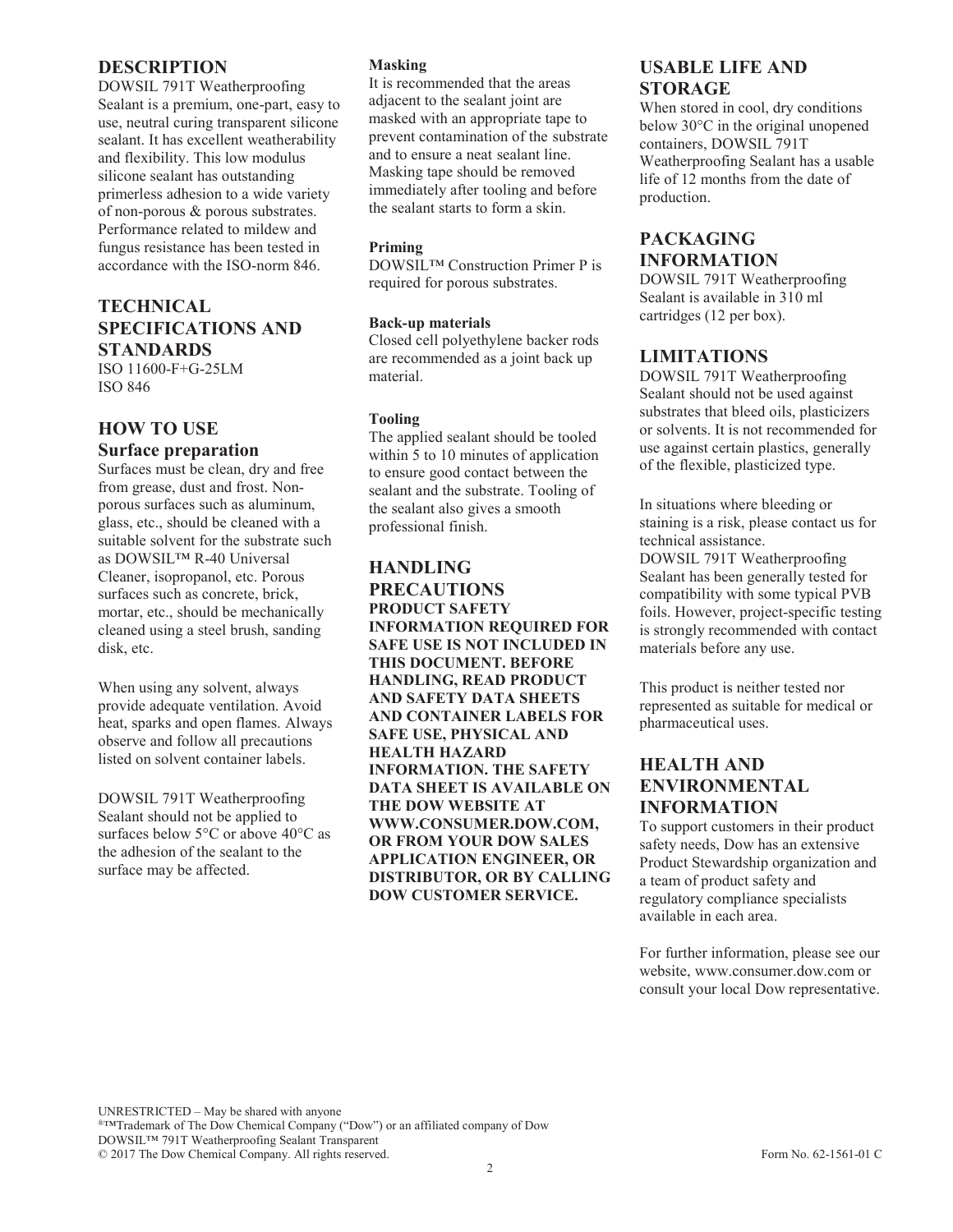## **LIMITED WARRANTY INFORMATION – PLEASE READ CAREFULLY**

The information contained herein is offered in good faith and is believed to be accurate. However, because conditions and methods of use of our products are beyond our control, this information should not be used in substitution for customer's tests to ensure that our products are safe, effective, and fully satisfactory for the intended end use. Suggestions of use shall not be taken as inducements to infringe any patent.

Dow's sole warranty is that our products will meet the sales specifications in effect at the time of shipment.

Your exclusive remedy for breach of such warranty is limited to refund of purchase price or replacement of any product shown to be other than as warranted.

**TO THE FULLEST EXTENT PERMITTED BY APPLICABLE LAW, DOW SPECIFICALLY DISCLAIMS ANY OTHER EXPRESS OR IMPLIED WARRANTY OF FITNESS FOR A PARTICULAR PURPOSE OR MERCHANTABILITY.**

**DOW DISCLAIMS LIABILITY FOR ANY INCIDENTAL OR CONSEQUENTIAL DAMAGES.**

**www.consumer.dow.com**